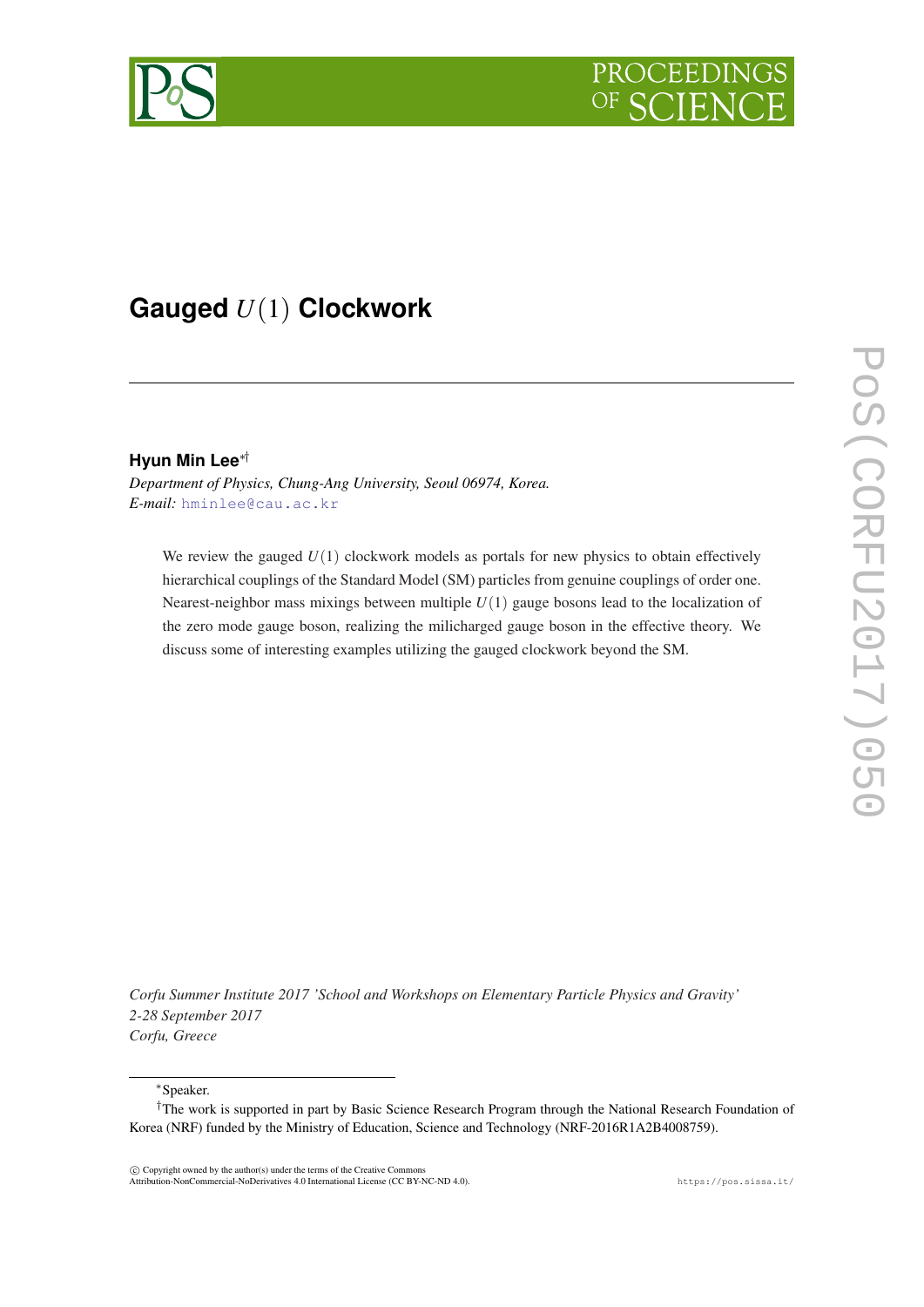# <span id="page-1-0"></span>1. Introduction

Particle physics experiments at intensity and energy frontiers have been complementary direct probes for new physics with light or heavy particles beyond the Standard Model. New symmetry for solving the Higgs mass hierarchy problem suggests new particles at weak scale to cancel the quadratic sensitivity to UV physics, but there is no direct hint for new physics yet. However, there are plenty of hints for new physics such as dark matter, strong CP problem, origin of baryon asymmetry, neutrino masses, etc. Searching in the unknown territory, minimal approaches for new physics are taken, such as portal models of the following type,

$$
\mathcal{L}_{\text{portal}} = |H|^2 \mathcal{O}_{\text{new}}, \quad F_{\mu\nu} F'^{\mu\nu}, \quad N_R \mathcal{O}_{\text{new}}, \quad a_{\text{ALP}} F_{\mu\nu} F^{\mu\nu}, \quad \frac{1}{\Lambda} G_{\mu\nu} T^{\mu\nu}, \cdots \tag{1.1}
$$

which are portals via Higgs, hypercharge gauge boson, right-handed neutrino, axion-like particle, massive spin-2 particle, etc.

Recently there have been new interests in the clockwork mechanism [\[1,](#page-7-0) [2](#page-7-0)], where hierarchical couplings between the mediators and the SM particles are naturally generated due to the nearest neighbor interactions of the mediators. In this framework, for order one couplings of similar strength to start with, the lightest mass eigenstate of the mediators can have exponentially small couplings to the SM particles due to the localization in the flavor space. The gravity dual of the clockwork scenarios in extra dimensional models with dilaton background have been discussed [[2](#page-7-0), [3](#page-7-0), [4](#page-7-0), [5](#page-7-0), [6\]](#page-7-0) and has drawn new attention recently. In this article, we review the basic idea of the clockwork mechanism and discuss the gauged  $U(1)$  clockwork in specific and illustrate some interesting examples to resolve some of hierarchy problems in particle physics.

#### 2. Clockwork mechanism and continuum limit

Suppose that there are multiple real scalar fields,  $\phi_i(i=0,1,2,\dots,N)$ , whose shift symmetries are broken into one shift symmetry, by the following nearest-neighbor interactions [[1](#page-7-0), [2](#page-7-0)],

$$
\mathcal{L}_{SCW} = \frac{1}{2} \sum_{j=0}^{N} \partial_{\mu} \phi_i \partial^{\mu} \phi_j - \frac{m^2}{2} \sum_{j=0}^{N-1} (\phi_i - q\phi_{j+1})^2.
$$
 (2.1)

Then, the mass matrix for scalar fields is given by

$$
M_{\phi}^{2} = m^{2} \begin{pmatrix} 1 & -q & 0 & \cdots & 0 \\ -q & 1+q^{2} & -q & \cdots & 0 \\ 0 & -q & 1+q^{2} & \cdots & 0 \\ \vdots & \vdots & \vdots & \ddots & \vdots \\ 0 & 0 & 0 & \cdots & -q & q^{2} \end{pmatrix} .
$$
 (2.2)

The Lagrangian (2.1) respects the unbroken shift symmetry, under  $\phi_j \rightarrow \phi_j + \frac{c}{a}$  $\frac{c}{q}$ . Then, solving the equations for  $\phi_j$  leads to  $\phi_N = \frac{1}{q} \phi_{N-1} = \cdots = \frac{1}{q^N}$  $\frac{1}{q^N}$   $\phi_0$ , corresponding to a sequential decrease of field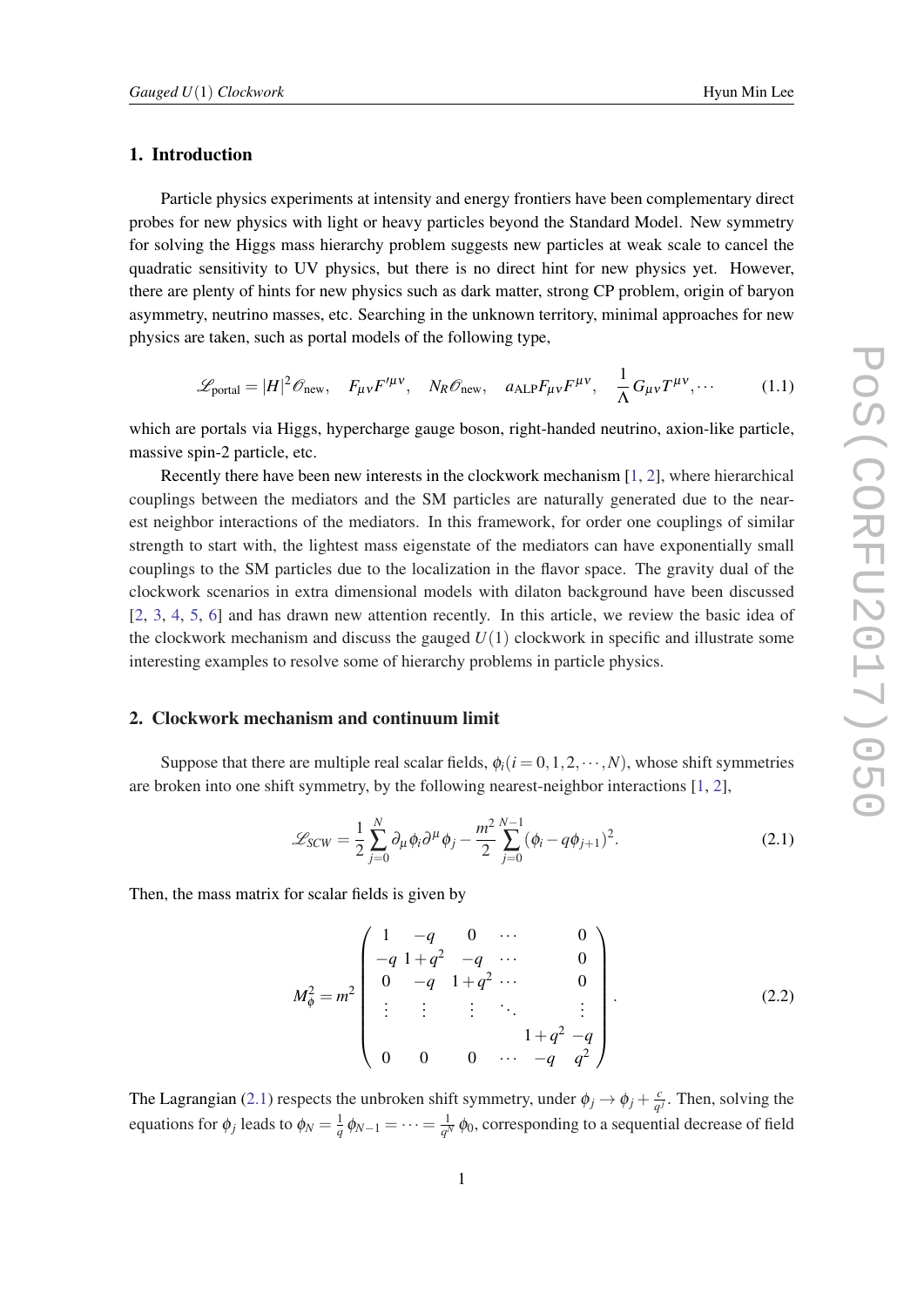values in going from site 0 toward site  $N<sup>1</sup>$ . This is the so called clockwork mechanism and the fields in the flavor space are clock gears. Indeed, the zero mode has a profile,  $\tilde{\phi}_0 \sim \sum_j \phi_j / q^j$ , localized toward the site at  $j = 0$ , so it has position-dependent couplings to external fields, in particular, suppressed couplings to external fields containing interactions only to  $\phi_0$  by  $\mathscr{L}_{int} = \phi_0 \mathscr{O}_{ext}$ . On the other hand, the massive modes of the clockwork,  $\tilde{\phi}_k (k \neq 0)$  with nonzero mass  $M_k$ , are given by the rest of linear combinations of the clock gears, with a mass gap *m* from the zero mode and the squeezed mass spectrum,  $\delta M_k/M_k \sim 1/N$ , for a large *N* [\[2\]](#page-7-0).

One can take the continuum limit of the clockwork by introducing a five-dimensional scalar field,  $\phi(x, y) = \phi_i(x)$ , with  $y = ja$  where *a* is the lattice distance. In the limit of  $a \to 0$  and  $N \to \infty$ , we keep  $\pi R \equiv Na$  finite. Then, additionally taking  $m \to \infty$  with  $ma \to 1$  and  $q \to 1$ , the clockwork Lagrangian [\(2.1](#page-1-0)) with interactions to external fields,  $\mathcal{L}_{int} = \phi_0 \mathcal{O}_{ext}$ , becomes [\[2\]](#page-7-0)

$$
\mathcal{L}_{5D,SCW} = \int_0^{\pi R} dy \left( \frac{1}{2} (\partial_\mu \phi)^2 - \frac{1}{2} (\partial_y \phi + k\phi)^2 \right) + \int_0^{\pi R} dy \delta(y - \pi R) \phi \mathcal{O}_{\text{ext}}
$$
(2.3)

where  $k \equiv (q-1)/(qa)$  and  $q^N = e^{k\pi R}$ . Then, the continuum clockwork can be described by a bulk scalar field  $\phi$  with bulk and mass terms proportional to  $k$  [\[7\]](#page-7-0), so the zero mode of  $\phi$  has an exponential profile,  $\phi_0 \sim e^{-ky}$ , such that it has suppressed couplings to the external fields. With the field redefinition by  $\chi = e^{ky}\phi$  and the dilaton background  $S = -2ky$ , the above Lagrangian becomes [[3](#page-7-0), [4](#page-7-0)]

$$
\mathcal{L}_{5D,SCW} = \int_0^{\pi R} dy \, e^S \left[ \frac{1}{2} \partial_M \chi \partial^M \chi \right] + \int_0^{\pi R} dy \delta(y - \pi R) e^{\frac{1}{2}S} \chi \mathscr{O}_{\text{ext}}.
$$

Thus, one bulk scalar field  $\chi$  does not have induced mass terms but it has position-dependent kinetic terms. In this picture, the zero mode of the bulk scalar field has a constant bulk profile so it has suppressed couples to the external fields via the dilaton factor.

We remark the five-dimensional realization for the continuum clockwork. The 5D gravity with a dilaton *S* [[9](#page-7-0), [2](#page-7-0)] was considered as in the following,

$$
S = \int d^5x \sqrt{-g} \frac{M_5^3}{2} e^S \left( R + (\partial_M S)^2 + 4k^2 \right)
$$

$$
- \int d^5x \sqrt{-g} e^S \left( \frac{\delta(y)}{\sqrt{g_{55}}} \Lambda_0 + \frac{\delta(y - \pi R)}{\sqrt{g_{55}}} \Lambda_\pi \right) \tag{2.5}
$$

where  $M_5$  is the 5D Planck mass, k is the 5D curvature and  $\Lambda_{0,\pi}$  are the brane tensions. Then, the scale symmetry with  $S \to S + c$  and  $g_{MN} \to e^{-2c/3} g_{MN}$  is broken explicitly by a nonzero  $k^2$  as well as brane tensions. With a Weyl rescaling of the metric,  $g_{MN} \to e^{2S/3} g_{MN}$ , the above action becomes in Einstein frame

$$
S = \int d^5 x \sqrt{-g} \frac{M_5^3}{2} \left( R - \frac{1}{3} (\partial_M S)^2 + 4k^2 e^{-2S/3} \right) - \int d^5 x \sqrt{-g} e^{-S/3} \left( \frac{\delta(y)}{\sqrt{g_{55}}} \Lambda_0 + \frac{\delta(y - \pi R)}{\sqrt{g_{55}}} \Lambda_\pi \right)
$$
(2.6)

<sup>&</sup>lt;sup>1</sup>We can introduce the nearest-neighbor interactions by  $(q\phi_i - \phi_{j+1})^2$  instead. In this case, the field values are related by  $\phi_0 = \frac{1}{q} \phi_1 = \cdots = \frac{1}{q^N} \phi_N$  in the minimum of the potential so they increase in going from site 0 toward site *N*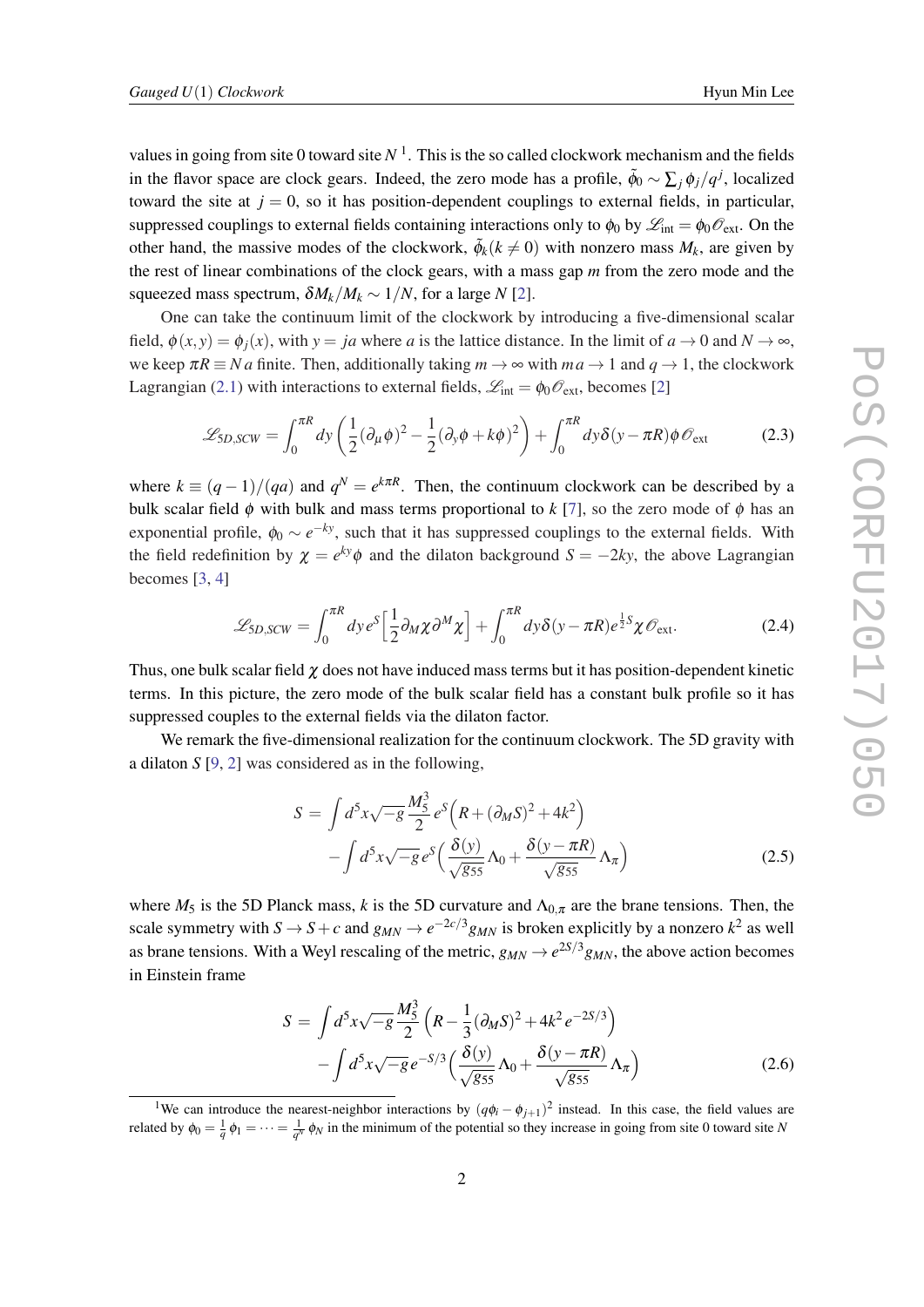Thus, the brane tensions couple to the dilaton in Einstein frame, stabilizing the radius of the extra dimension. A 5D dilaton background with 4D flat space was obtained in Einstein frame for the above action, as follows [[8,](#page-7-0) [9,](#page-7-0) [2,](#page-7-0) [6\]](#page-7-0),

$$
ds^{2} = e^{\frac{4}{3}k|y|}(\eta_{\mu\nu}dx^{\mu}dx^{\nu} + dy^{2}); \quad S = 2k|y|,
$$
 (2.7)

with the tuning relation between brane tensions,

$$
\Lambda_{\pi} = -\Lambda_0 = 4kM_5^3. \tag{2.8}
$$

In this model, the 4D effective Planck mass is given by

$$
M_P^2 = M_5^3 \int_{-\pi R}^{\pi R} dy \sqrt{-g} \, e^{-\frac{4}{3}k|y|} = \frac{M_5^3}{3} L_5 \, e^{\frac{1}{3}k\pi R} \tag{2.9}
$$

with  $L_5 \equiv \int_{-\pi R}^{\pi R} dy e^{\frac{4}{3}k|y|}$  being the proper length of the extra dimension. Thus, in the 5D dilaton background with branes, the hierarchy problem between the Planck scale and the weak scale can be solved in combination of the warp factor and the large fifth dimension. The bulk theory is known to be a holographic dual of Little String Theory [[10,](#page-7-0) [8\]](#page-7-0).

#### 3. Gauged *U*(1) clockwork

The clockwork mechanism can be simply applied to the case with gauge bosons for multiple local  $U(1)$ 's. We break  $N+1$  copies of local  $U(1)$ 's,  $U(1)_0 \times U(1)_1 \times \cdots \times U(1)_N$ , down to one  $U(1)$  by introducing gauge boson masses via Stueckelberg mechanism or Higgs mechanism  $[2, 3, 3]$  $[2, 3, 3]$  $[2, 3, 3]$  $[2, 3, 3]$  $[2, 3, 3]$ [7\]](#page-7-0), as follows,

$$
\mathcal{L}_{GCW} = \sum_{j=0}^{N-1} \frac{1}{2} m^2 \left( A^j_{\mu} - q A^{j+1}_{\mu} + \frac{1}{m} \partial_{\mu} \pi^j \right)^2 \tag{3.1}
$$

where  $\pi_j$  transforms under the gauge transformations as  $\pi^j \to -m(\alpha^j - q\alpha^{j+1})$  for  $A^j_\mu \to A^j_\mu +$  $\partial_{\mu} \alpha^{j}$ . Here, we note that the remaining  $U(1)$  transforms by  $A^{j}_{\mu} \rightarrow A^{j}_{\mu} + \frac{1}{q}$ .  $\frac{1}{q}$ *j* $\partial_{\mu} \alpha$  under which  $\pi^{j}$  is invariant. In the case with Higgs mechanism, we get  $m^2 = g^2 f^2$  for nonzero VEVs of  $\phi_j$  carrying charge  $(1, -q)$  under  $U(1)_j \times U(1)_{j+1}$ , i.e.  $\phi_j = \frac{1}{\sqrt{j}}$  $\frac{1}{2}(f+h_j)e^{i\pi^j/f}$  [\[7\]](#page-7-0). The Higgs perturbations of  $\phi_j$  turn out to be decoupled in the continuum limit [[7](#page-7-0)], but they should be kept for the renormalizability of the discrete clockwork.

Similarly as in the scalar clockwork [[2](#page-7-0)], the zero mode of the gauge clockwork is localized at  $j = 0$  for  $q > 1$ , given [\[2,](#page-7-0) [7](#page-7-0)] by

$$
\tilde{A}^0_{\mu} = \sum_{j=0}^{N} a_{j0} A^j_{\mu}(x)
$$
\n(3.2)

where  $a_{j0} = N_0/q^j$  with  $N_0 = \sqrt{(q^2-1)/(q^2-a^{-2N})}$ . The massive modes of the gauge clockwork are also given by

$$
\tilde{A}^{k}_{\mu}(x) = \sum_{j=0}^{N} a_{jk} A^{j}_{\mu}(x), \quad k = 1, 2, \cdots, N,
$$
\n(3.3)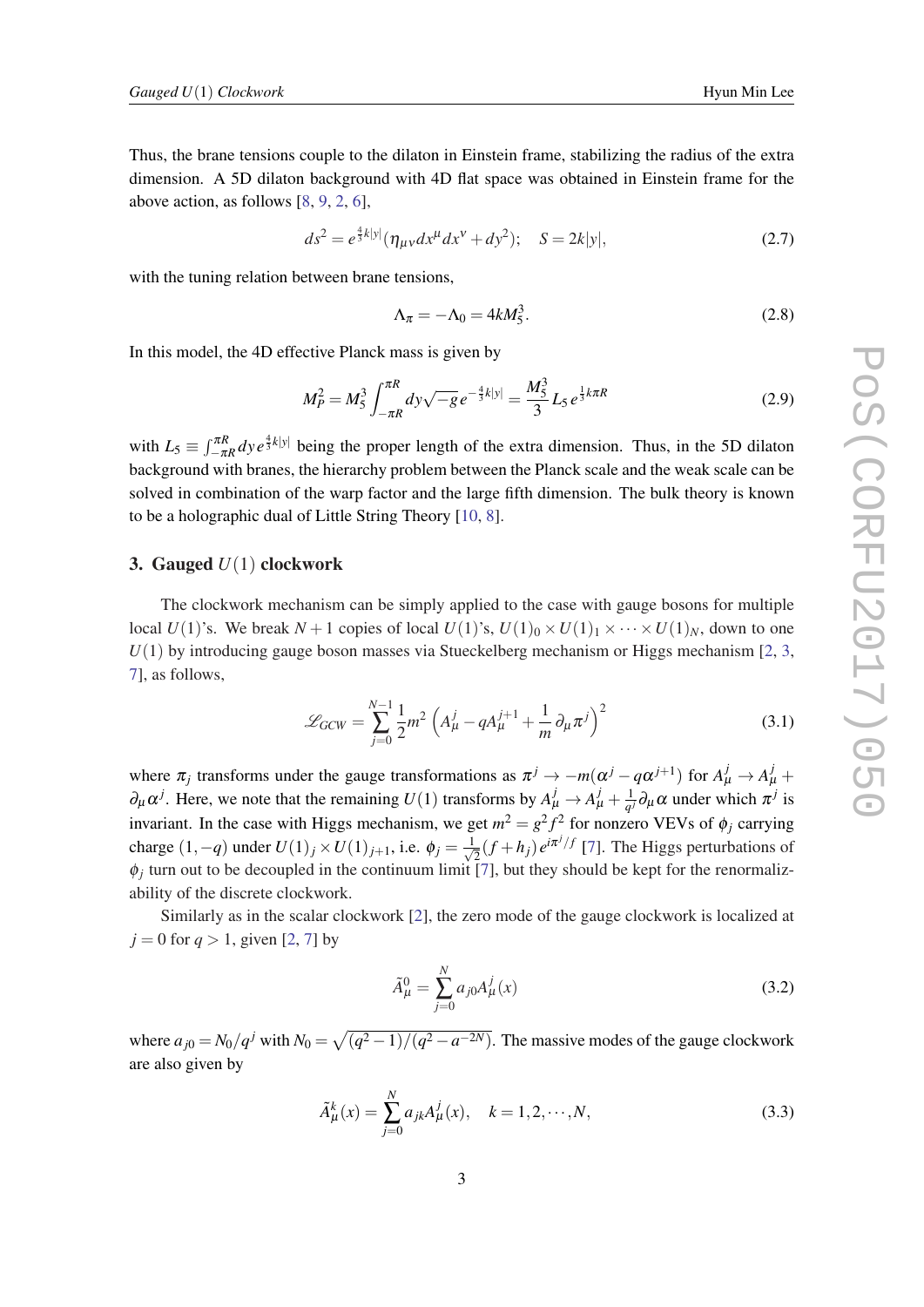<span id="page-4-0"></span>with the mass eigenvalues being

$$
M_k^2 = m^2 \left( 1 + q^2 - 2q \cos \frac{k\pi}{N+1} \right) \equiv m^2 \lambda_k,
$$
 (3.4)

and the wave functions being

$$
a_{jk} = N_k \left[ q \sin\left(\frac{jk\pi}{N+1}\right) - \sin\left(\frac{(j+1)k\pi}{N+1}\right) \right], \quad N_k = \sqrt{\frac{2}{(N+1)\lambda_k}}.
$$
 (3.5)

The interacting gauge fields are are invertible to get

$$
A^j_\mu(x) = \sum_{j=0}^N a_{jk} \tilde{A}^j_\mu(x), \quad j = 0, 1, 2, \cdots, N. \tag{3.6}
$$

This relation is important to identify the gauged clockwork couplings to the external fields localized at a site.

We can also take the continuum limit of the gauged clockwork by taking  $a \to 0$  and  $f \to \infty$  and *q* → 1 with *agfq* = 1. Then, with a five-dimensional gauge field,  $A_{\mu}(x, y) \equiv A_{\mu}^{j}(x)$  and  $A_{y}(x, y) \equiv$  $\pi^{j}(x)$ , the gauged clockwork Lagrangian becomes [[7](#page-7-0)]

$$
\mathcal{L}_{5D, GCW} = \int_0^{\pi R} dy \left[ -\frac{1}{4} F_{\mu\nu} F^{\mu\nu} - \frac{1}{2} (\partial_y A_\mu - \partial_\mu A_y + k A_\mu)^2 \right]
$$
(3.7)

with  $k \equiv (q-1)/(qa)$  again. The resulting Lagrangian contains bulk and brane mass terms proportional to *k* as in the scalar clockwork, leading to the localization of the zero mode of the gauged clockwork [[7](#page-7-0)] such as

$$
\psi_0(y) = N_0 e^{-k|y|}, \quad N_0 = \sqrt{\frac{k\pi R}{1 - e^{-2k\pi R}}}
$$
\n(3.8)

in the covering space  $S^1$  with  $-\pi R < y < \pi R$  where  $-\pi R < y < 0$  is identified with  $0 < y < \pi R$  by a  $Z_2$  symmetry. Furthermore, the wave functions for massive modes are

$$
\psi_n(y) = N_n \left( \cos \frac{ny}{R} - \frac{kR}{n} \sin \frac{n|y|}{R} \right), \quad N_n = \frac{n}{m_n R}, \tag{3.9}
$$

with mass eigenvalues being

$$
m_n^2 = k^2 + \frac{n^2}{R^2}.
$$
\n(3.10)

The results can be comparable to the case with discrete clockwork in eqs. (3.4) and (3.5). For  $kR \gg 1$ , the warp factor of the zero mode,  $e^{-y\pi R}$ , gets small, so the spectrum of massive modes is squeezed at the scale of *k*.

With the field redefinition by  $B_M = e^{ky}A_M$ , the above Lagrangian can be rewritten as

$$
\mathcal{L}_{5D, GCW} = \int_0^{\pi R} dy \, e^S \left[ -\frac{1}{4} F_{MN} F^{MN} \right] \tag{3.11}
$$

with  $F_{MN} = \partial_M B_N - \partial_N B_M$ . Thus, the continuum gauged clockwork is equivalent to a five-dimensional massless  $U(1)$  theory with the dilaton background.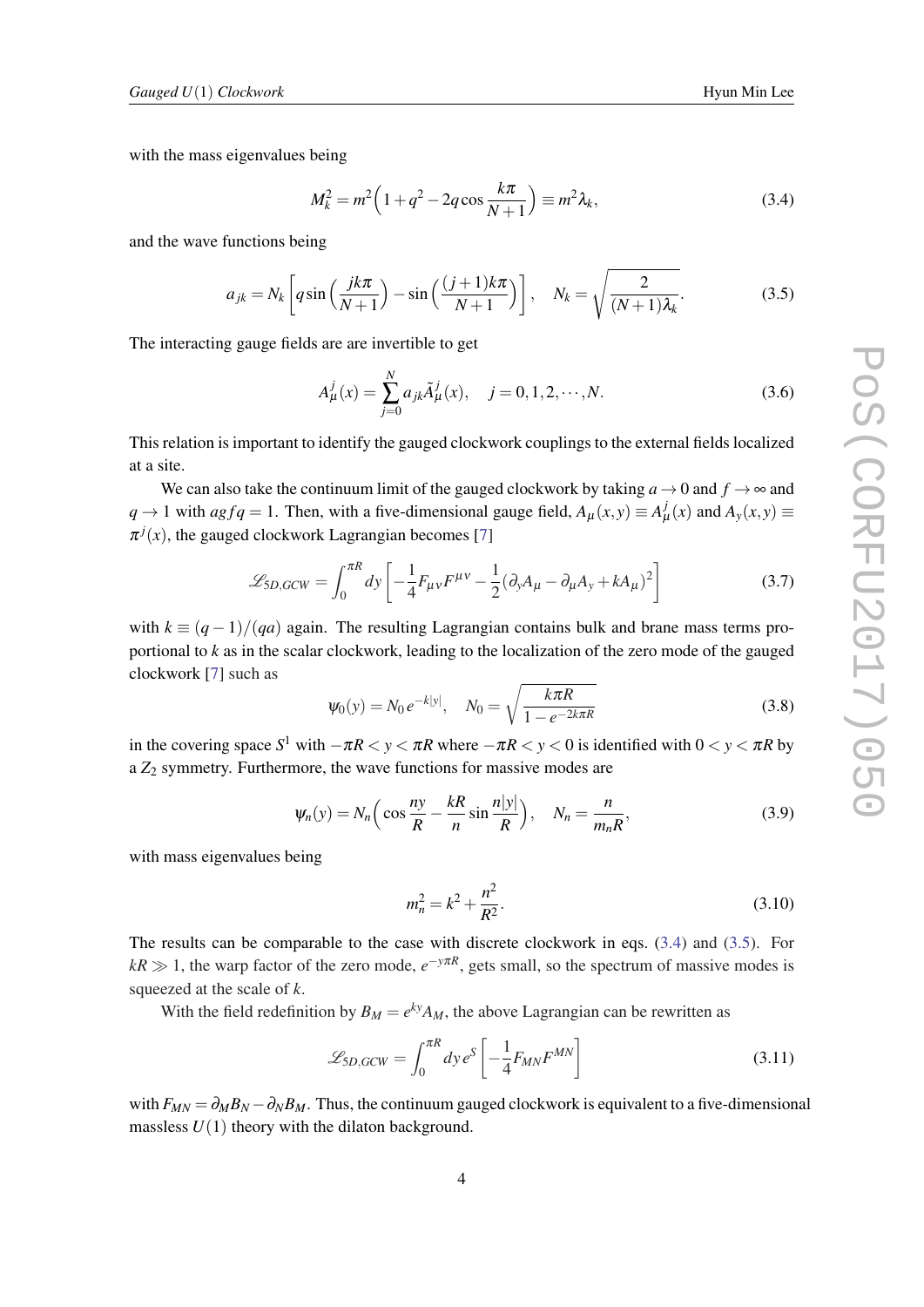We consider the gauged clockwork couplings to external fields with nonzero  $U(1)$  charges. General couplings to a fermion  $\psi$  localized at site *l* are given [\[7](#page-7-0)] by

$$
\mathcal{L}_{\text{fermion}} = -g\bar{\psi}\gamma^{\mu}(\nu_{\psi} + a_{\psi}\gamma^{5})\psi A_{\mu}^{l}, \qquad (3.12)
$$

where  $v_{\psi}$ ,  $a_{\psi}$  are vectorial and axial couplings, respectively, while those to a scalar  $\phi$  localized at site *p* are given by

$$
\mathcal{L}_{\text{scalar}} = -ig(\phi^* \partial^\mu \phi - \phi \partial^\mu \phi^*) A^p_\mu + g^2 (A^p_\mu)^2 |\phi|^2. \tag{3.13}
$$

Then, from eq. ([3.6](#page-4-0)), the gauged clockwork couplings to fermions or scalars can be easily identified. In particular, even if fermions or scalars carry order one charge under their local  $U(1)$ , the effective couplings to the zero mode of the gauged clockwork can be exponentially suppressed as  $g_{\text{eff}} =$  $N_0g/q^{l,p}$ , realizing the milicharged  $U(1)$ .

Remarkably, when a dark Higgs  $\phi$  at site *p* breaks the remaining  $U(1)$  of the gauge clockwork by  $\langle \phi \rangle = \frac{1}{\sqrt{2}}$  $\frac{1}{2}v_{\phi} \ll f$ , the mass of the zero mode can be naturally suppressed by  $M_0^2 = \frac{g^2 N_0^2}{q^2 p} v_{\phi}^2 \ll v_{\phi}^2$ [[7](#page-7-0)]. From the point view of the continuum clockwork, a localized Higgs mechanism with nonzero VEV  $v_{IR}$  on the IR brane at  $y = \pi R$  leads to the gauge boson mass which is much smaller than the IR scale by the warp factor as  $M_0 = e^{-k\pi R} g v_{\text{IR}} \ll v_{\text{IR}}$  [[7](#page-7-0)].

#### 4. Examples of gauged *U*(1) clockwork

Weakly Interacting Massive Particles (WIMPs) have been the main paradigm for dark matter, having weak-scale mass and neutrino-like interactions to the SM particles. But, there has been no conclusive hint for WIMP dark matter yet and the bounds from direct detection experiments are getting more stringent. On the other hand, orbital velocity curves of galaxies hint at a core dark matter profile, unlike the cuspy profile obtained from the N-body simulation with WIMP dark matter, causing the cusp-core problem. Thus, together with too-big-to-fail problem, there are small-scale problems at galaxy scales. A large self-scattering cross section for dark matter about  $\sigma_{\text{self}}/m_{\text{DM}} = 0.1 - 10 \text{ cm}^2/g$  would be required to solve the small-scale problems [[11](#page-7-0)].

Various applications of the gauged clockwork have been proposed in Ref. [[7](#page-7-0)], such as selfinteracting dark matter with suppressed couplings to the SM particles, flavor-dependent  $U(1)$ <sup>'</sup> interactions for explaining the *B*-meson anomalies in semi-leptonic decays at LHCb [\[12\]](#page-7-0), and suppressed *D*-term supersymmetry breaking due to gauge kinetic mixings between multiple *U*(1) gauge multiplets, etc.

Among those concrete models for the gauged clockwork, we consider the gauged clockwork as a mediator between dark matter and the SM particles to explain the smallness of interactions of dark matter to the SM particles while allowing for large self-interactions of dark matter, due to the localization of the light zero mode of a mediator gauge boson towards dark matter. There are anomaly-free  $U(1)$ <sup>'</sup> without extra charged fermions beyond the SM. For instance,  $U(1)_{B-L}$  and  $U(1)_{L_i-L_i}$  with *i*, *j* = 1,2,3 and *i*  $\neq$  *j* are such examples [[7](#page-7-0)]. The LHC searches for extra gauge bosons such as dimuon searches, however, have put stringent constraints on the  $Z'$  mass for  $U(1)'$ with SM hypercharge-like gauge coupling to be heavier than multi-TeV. Thus, in this case, thermal dark matter mediated by one of those gauge interactions would be heavy near the half the gauge boson mass and have very tiny self-interactions.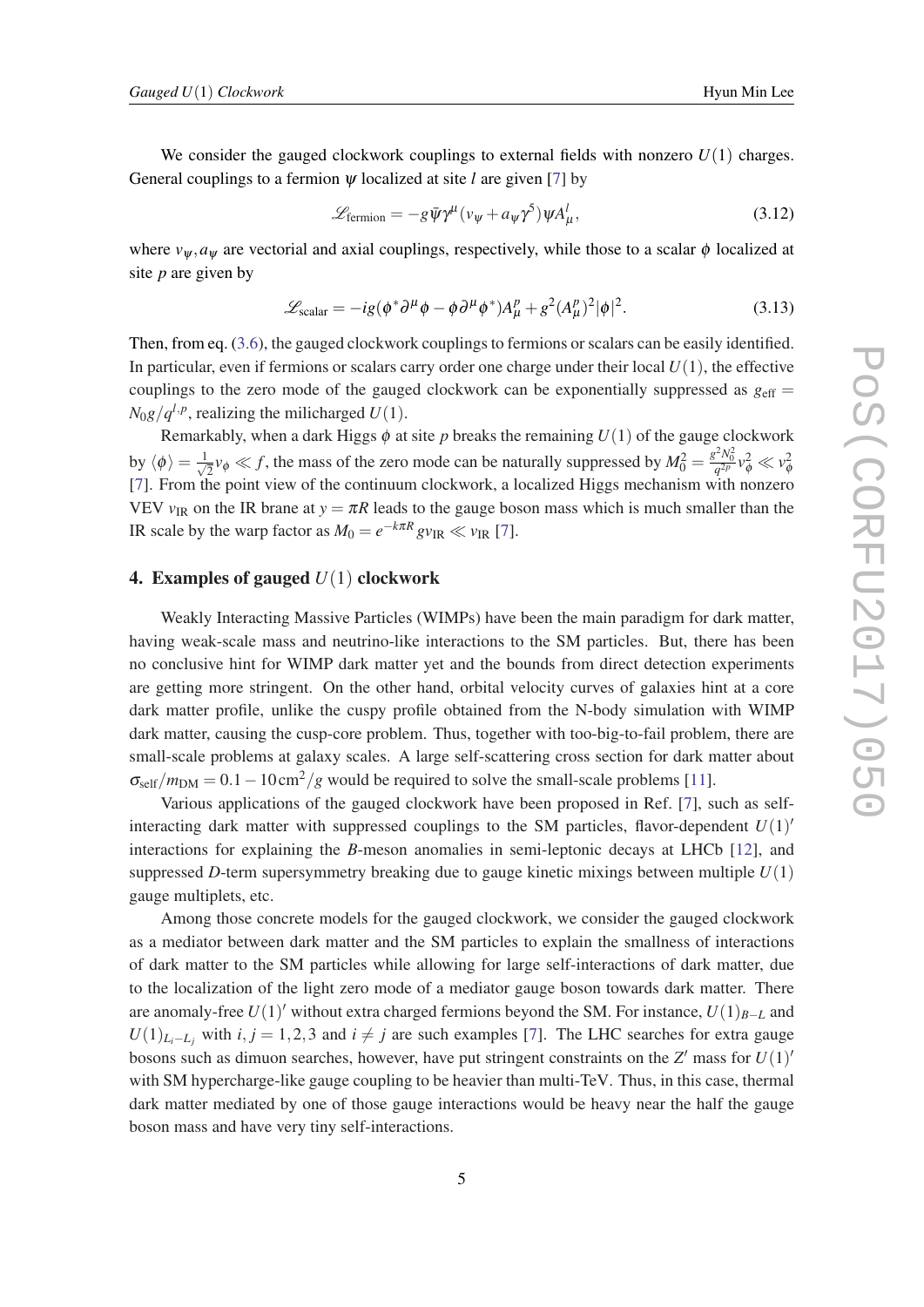In the framework of the gauged clockwork, we introduce general  $U(1)'$  interactions to a Dirac fermion dark matter χ at site 0 and the SM fermions *f* at site *N* [\[7\]](#page-7-0), as follows,

$$
\mathcal{L}_{Z'} = -g_{Z'}\bar{\chi}\gamma^{\mu}(\nu_{\chi} + a_{\chi}\gamma^5)\chi Z^{\prime 0}_{\mu} - g_{Z'}\bar{\chi}\gamma^{\mu}(\nu_f + a_f\gamma^5)\chi Z^{\prime N}_{\mu}
$$
(4.1)

where  $v_{\chi,f}$  and  $a_{\chi,f}$  are vectorial and axial couplings for dark matter and SM fermions, respectively. Then, expanding the gears of the gauged clockwork in terms of mass eigenstates  $\tilde{Z}^k_\mu$  as in eq. ([3.6\)](#page-4-0),

$$
Z_{\mu}^{ij}(x) = \sum_{j=0}^{N} a_{jk} \tilde{Z}_{\mu}^{j}(x), \quad j = 0, 1, 2, \cdots, N,
$$
\n(4.2)

eq. (4.1) becomes

$$
\mathcal{L}_{Z'} = -g_{Z'}\bar{\chi}\gamma^{\mu}(\nu_{\chi} + a_{\chi}\gamma^5)\chi\left(N_0\tilde{Z}_{\mu}^0 + \sum_{k=1}^N a_{0k}\tilde{Z}_{\mu}^k(x)\right)
$$

$$
-g_{Z'}\bar{f}\gamma^{\mu}(\nu_f + a_f\gamma^5)f\left(\frac{N_0}{q^N}\tilde{Z}_{\mu}^0 + \sum_{k=1}^N a_{Nk}\tilde{Z}_{\mu}^k(x)\right).
$$
(4.3)

As a consequence, for  $m_\chi \ll M_0 \ll M_k$  with  $k \neq 0$ , we can integrate out the gauged clockwork to obtain the effective interactions for dark matter,

$$
\mathcal{L}_{\text{eff}} = -\frac{N_0^2 g_{Z'}^2}{2M_0^2} \left( \bar{\chi} \gamma^{\mu} (v_{\chi} + a_{\chi} \gamma^5) \chi \right)^2 - \frac{N_0^2 g_{Z'}^2}{2q^{2N} M_0^2} \left( \bar{f} \gamma^{\mu} (v_f + a_f \gamma^5) f \right)^2 -\frac{N_0^2 g_{Z'}^2}{q^N M_0^2} \left( \bar{\chi} \gamma^{\mu} (v_{\chi} + a_{\chi} \gamma^5) \chi \right) \left( \bar{f} \gamma^{\mu} (v_f + a_f \gamma^5) f \right).
$$
 (4.4)

As a consequence, the effective self-interactions of dark matter can be large due to the light zero mode of the gauged clockwork, while the interactions between dark matter and SM fermions are suppressed for  $q^N\gg 1$  due to a strong localization of the zero mode towards dark matter. Therefore, a self-interacting dark matter can be realized with small couplings (or effective milicharges) to the SM particles in the gauged clockwork models [[7\]](#page-7-0).

For a light zero mode of the gauged clockwork, the above effective Lagrangian is not valid and we need to include the light zero mode explicitly in the calculations of dark relic density, direct detection and self-scattering cross section, etc [\[7,](#page-7-0) [13\]](#page-7-0). Dark photon searches at LHCb, Belle II and SHiP experiments [\[14](#page-7-0)] could probe the zero mode of the gauged clockwork in relation to the self-interacting dark matter.

Furthermore, there are additional effective interactions induced due to massive states of the gauged clockwork, but they are negligible for  $M_k \gg q^{N/2}M_0$  for  $k \neq 0$ . Otherwise, the sum of those massive states contribute sizably to the effective interactions [\[7,](#page-7-0) [15\]](#page-7-0). In this case, collider searches for massive states with squeezed spectrum [\[6\]](#page-7-0) would be complementary for testing the gauged clockwork.

### 5. Conclusions

We have given a review on clockwork scenarios where multiple global or local symmetries are broken into a single symmetry due to nearest-neighbor interactions between multiple fields. We